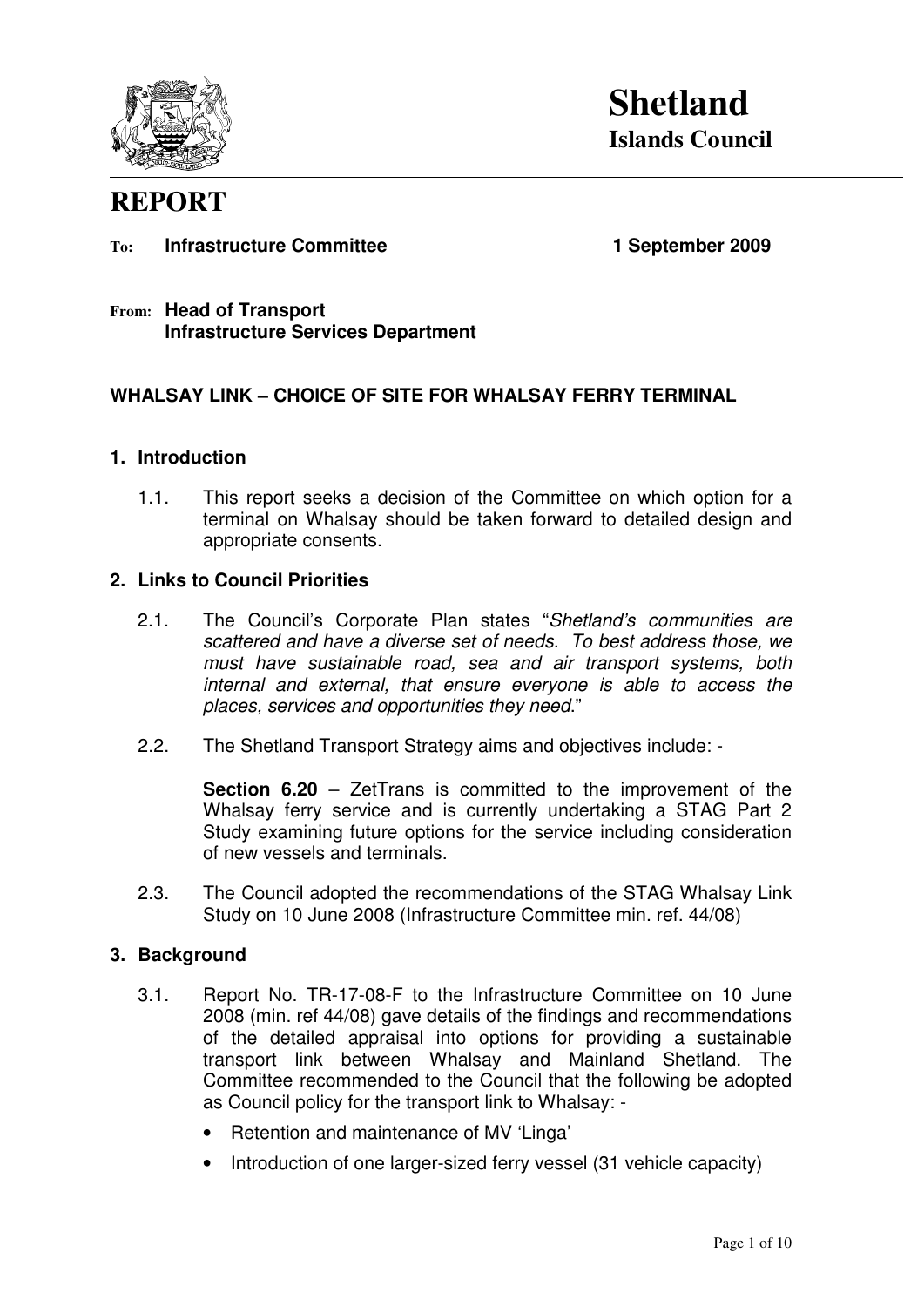- Upgrading of Laxo ferry terminal to accommodate larger-sized ferries
- Construction of a new North Voe ferry terminal on Whalsay.
- Upgrade of Vidlin to remain as diversionary port capable of accommodating the larger ferry and MV 'Linga'.
- 3.2. As the Transport Service has carried forward the policy there has been continued views expressed by a sector of the Whalsay Community that the development of a terminal in the North Voe will have unacceptable impacts and that they feel they have not been adequately involved in the process.
- 3.3. Acknowledging the importance of the views being expressed, Report TR-18-09-F on 16 June 2009 (min. ref. 58/09) informed Members of the intention to consult further on the preferred location for the Whalsay terminal and a modified option for a terminal in Symbister that had previously been considered.
- 3.4. The objective of the consultation was to give the opportunity for the Community to offer any new information and/ or views that could be used to further inform the appraisal carried out in the Whalsay STAG study and see if there has been any significant changes that could change the outcome of the appraisal.
- 3.5. For ease of reference I have attached the Executive Summary of the STAG study as Appendix 1 and a copy of the full STAG study is in the Members' Room for reference.
- 3.6. The remainder of this report details:
	- The options:
	- A desktop risk comparison of the two options under consideration from an operational, technical/ construction and planning/ consents perspectives;
	- Summarises the issues raised in the latest round of Community consultation;
	- Identifies the key points from the consultation and any new points that haven't already been raised;
	- Conclusions;
	- Courses of action available to the Committee; and
	- Recommendations.

# **4. The Options**

- 4.1. Appendix 2 contains diagrams of:
	- the preferred option from the STAG study of 2008 (Option 4); and
	- the option that was consulted on in July of this year (A slightly modified version of Option 2 from the STAG study).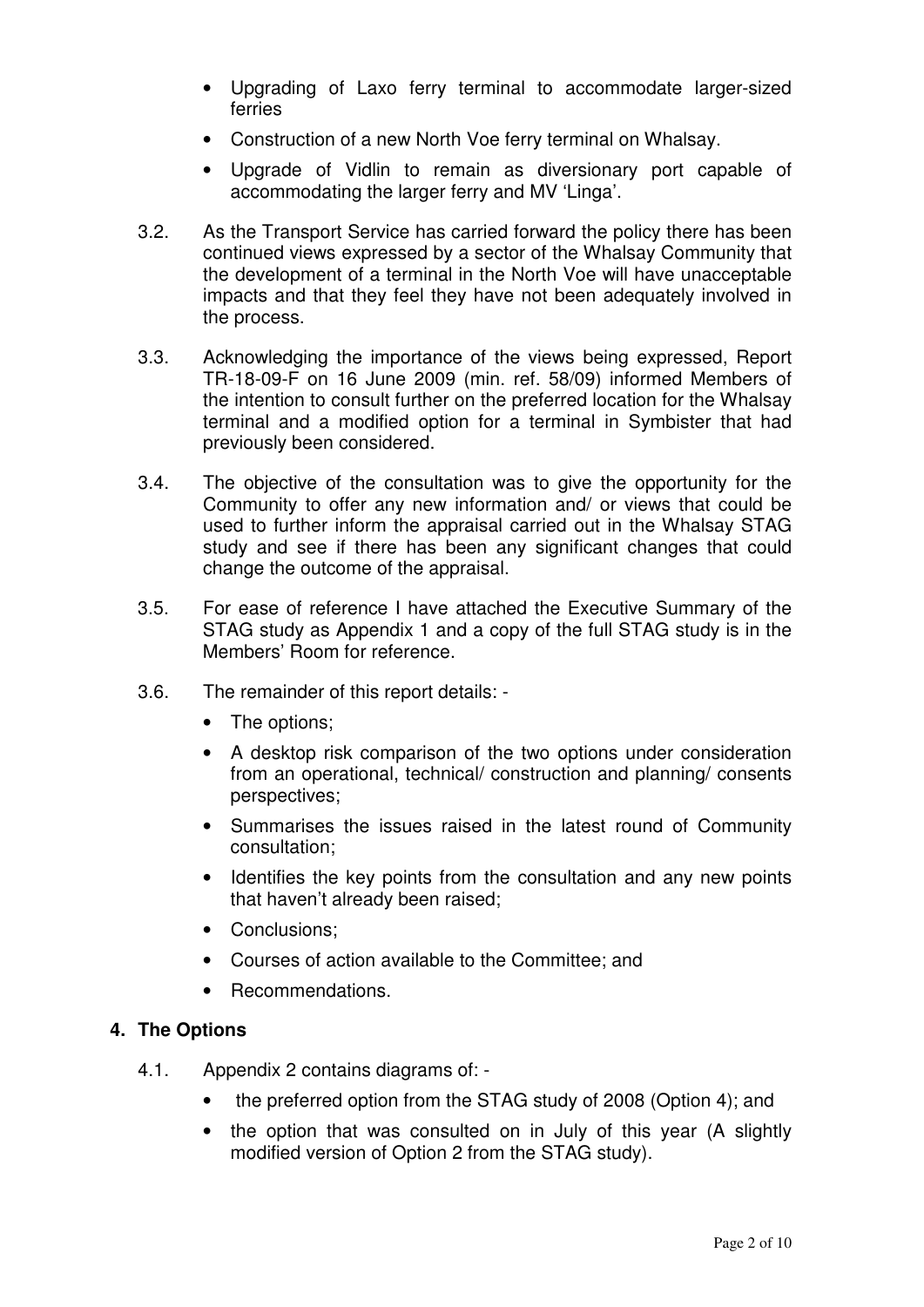# **5. Operational, Technical/ Construction and Planning/ Consents Risk Comparisons**

- 5.1. The report looks at comparative risks from 3 perspectives. These are:
	- Operational
	- Technical
	- Planning/ Consents
- 5.2. The process has not gone through an in-depth risk analysis of each of the options (the original STAG appraisal did this for each of the options) but has been limited to a high level comparison of the options to check whether anything significant has changed that would alter the conclusions of the original STAG study.

# 5.3. **Operational**

- 5.3.1. The Ferry Service has carried out a comparative risk assessment of each of the two options. A copy of the assessment is attached as Appendix 3.
- 5.3.2. During the course of this there has also been a continuing dialogue with the Head of Service - Ports and Harbours.
- 5.3.3. In summary, the assessment highlights that there are more operational risks attached to the construction and operation of an upgraded terminal in Symbister than a new terminal in North Voe.
- 5.3.4. None of the risks render a new terminal in Symbister unusable or entirely unsafe but in mitigating the risks to acceptable levels there will be inevitable constraints placed on ferry and harbour operations which could lead to a diminished service in certain conditions.
- 5.3.5. Furthermore, providing a new pier structure within Symbister Harbour may constrain development in the future for marina users and other users of the harbour.
- 5.3.6. However, in terms of harbour operations, the construction of a new terminal in North Voe will mean the creation of what is effectively a new harbour in addition to Symbister which is likely to lead to increased costs in terms of operation and maintenance of proportionally more infrastructure.
- 5.3.7. If we are adopting purely an operational risk perspective then North Voe is the preferred site in comparison with the Symbister option. Therefore the conclusions reached in the original STAG study remain valid.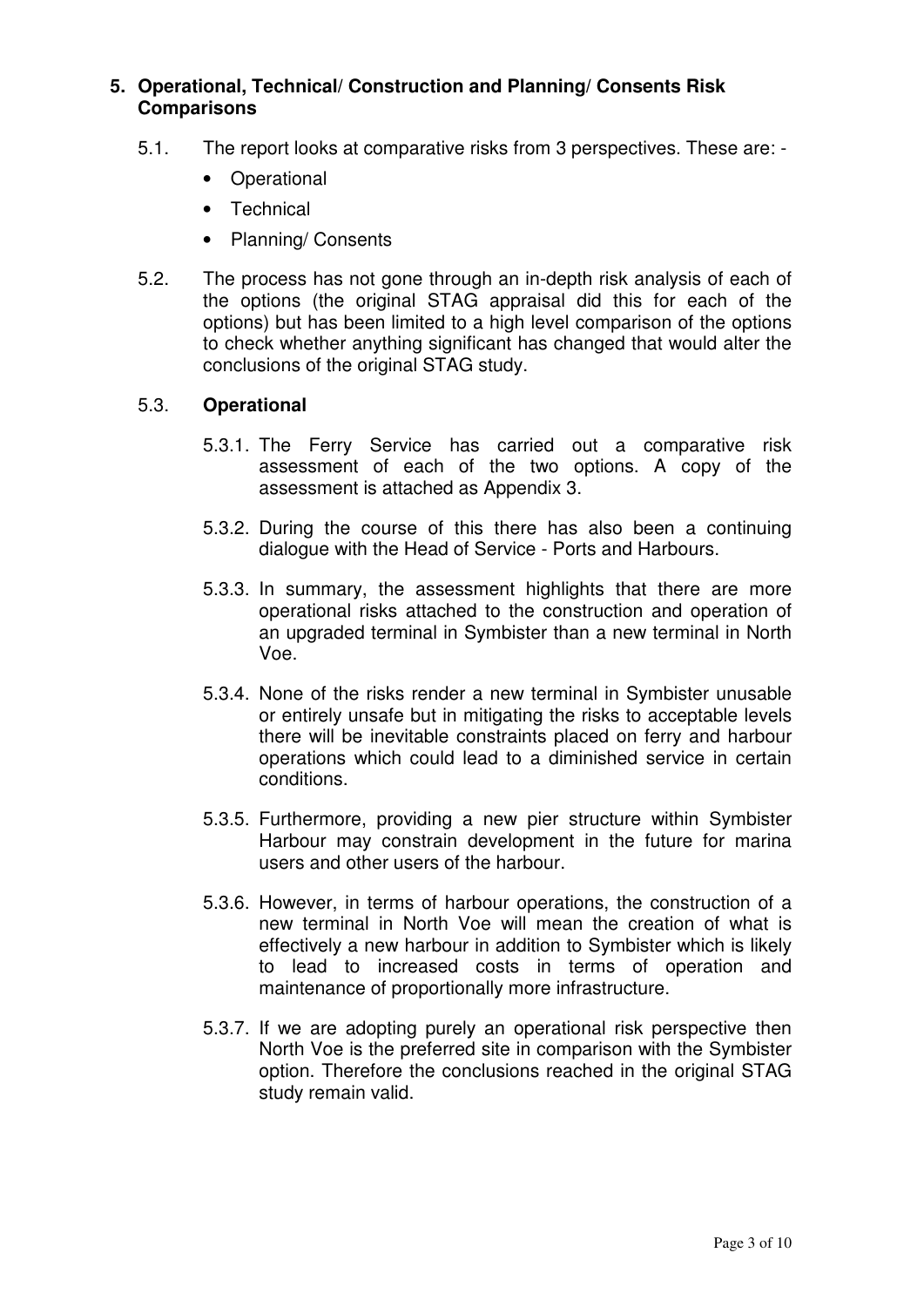# 5.4. **Technical and Construction Risks**

- 5.4.1. The fundamental difference between the two options is that North Voe is a green field site and Symbister is a relatively small and sometimes congested operational harbour.
- 5.4.2. In essence this means that it is always going to be more difficult and therefore more risky, to construct a new ferry terminal in Symbister compared to North Voe.
- 5.4.3. To carry out a detailed risk assessment of the two sites would require significant time and resources. Therefore, at this stage, to enable the Committee to understand the principal risks and to inform a decision on which option to develop, it is adequate to adopt a simple risk comparison in the form of a "pros and cons" assessment of each of the sites. This is contained in Appendix 4.
- 5.4.4. If we are adopting purely a technical and construction risk perspective then North Voe is the preferred site in comparison to the Symbister option. Therefore the conclusions reached in the original STAG study remain valid.

# 5.5. **Planning/ Consents**

- 5.5.1. Both North Voe and Symbister are included in the Symbister Harbour area. Therefore, which ever option is chosen, it will be subject to the same Planning and Consents processes.
- 5.5.2. It is my assessment, from the most recent consultation and the consultation that took place during the STAG study, that the North Voe option is more likely to receive objections during the consents process than the Symbister option.
- 5.5.3. Furthermore, based on my experience on other projects, it is my assessment that any objections to the North Voe option are likely to be more significant in terms of the consents required, particularly under environmental legislation.
- 5.5.4. However, the case for North Voe is robust and has been reached in a very thorough manner and it is probable that the project would be successful in getting the necessary consents.
- 5.5.5. Having said that, it should be recognised that if objections cannot be resolved and the project becomes subject to any sort of planning inquiry, then it could add up to a year to the consents process to have matters determined in an appropriate manner.
- 5.5.6. These points were acknowledged in the appraisal process in the original STAG study. Therefore the conclusions reached in the original STAG study remain valid.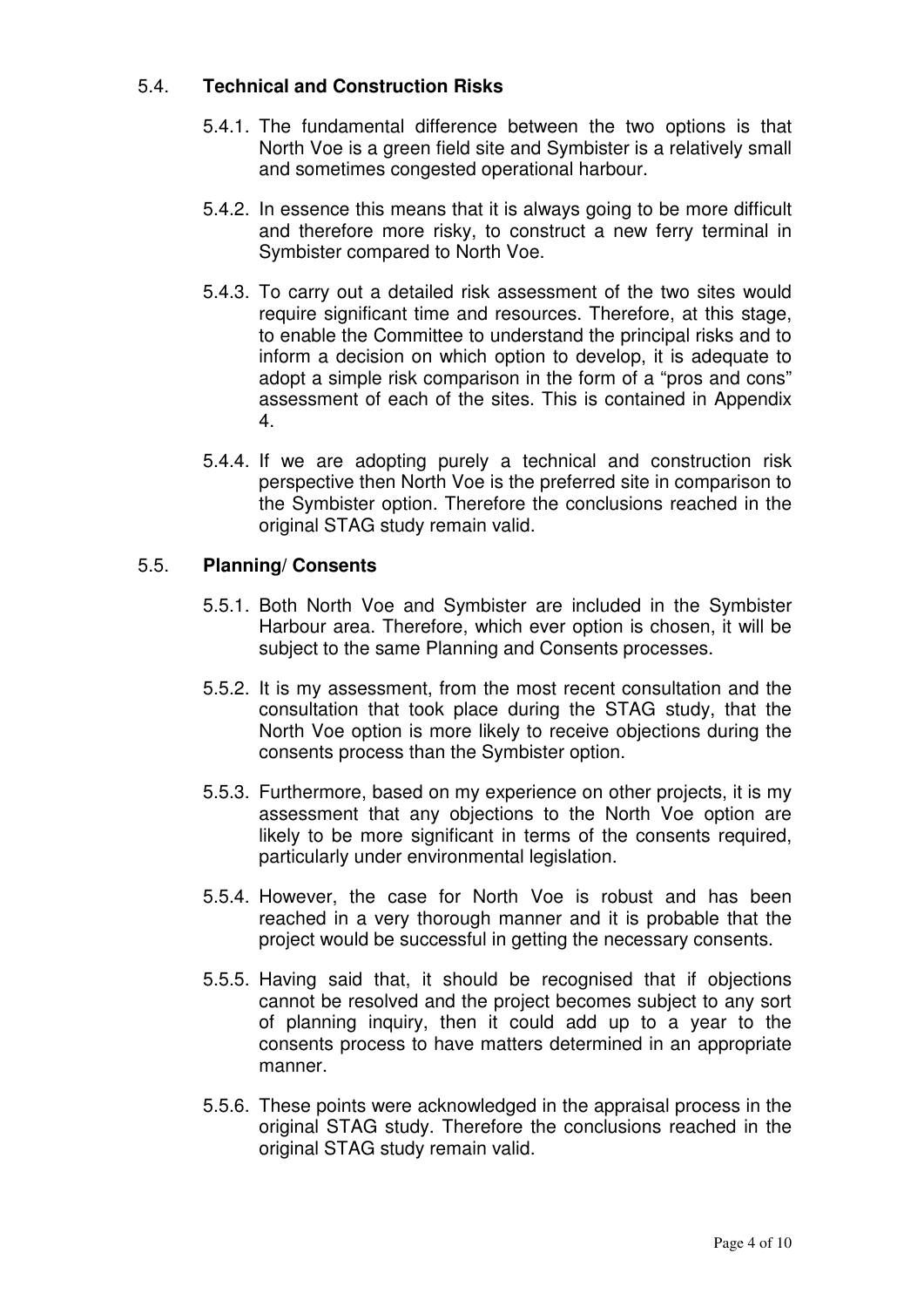5.5.7. Members should note that, although the North Voe option is more likely to receive objections during a consents process, it cannot be assumed that the Symbister option would not receive any objections when going through the same process.

# **6. Summary of Issues from Community Consultation**

- 6.1. Transport Service staff carried out a focussed consultation process on Option 4 during July 2009 and early August 2009.
- 6.2. Appendix 5 contains the detailed comments and points raised at a consultation meeting held on 7th July 2009 and in subsequent emails and telephone calls. Please note that all names have been removed so that comments are not attributed to anyone. I have tabulated the comments into the following categories: -

| (i) Comments                | (ii) Comments               | (iii) General Comments |
|-----------------------------|-----------------------------|------------------------|
| <b>Supporting North Voe</b> | <b>Supporting Symbister</b> |                        |

- 6.3. Views within the Community in the third category relate predominantly to how Option 2 could be reconfigured to make it work more effectively in relation to other users of the harbour.
- 6.4. The main principles raised in the consultation in **support** of placing the new ferry terminal within **Symbister** are: -
	- It retains activity within the traditional maritime hub of the island.
	- It benefits the continued activity of existing or new facilities in and around Symbister, e.g. the shop and the boating club.
	- It would make the proposed COPE (café, information centre, visitor centre) project, if it goes ahead, more viable.
	- It leaves the North Voe unspoilt and retains the amenity (e.g. scenic area, undisturbed use for small boats and swimming) it provides to the community.
	- Residents around North Voe do not suffer possible detrimental impacts either during construction or ongoing operations.
- 6.5. The main principles raised in the consultation **against** placing the new ferry terminal within **Symbister** are: -
	- It will create a more congested harbour due to larger ferries operating and more structures needed to accommodate ferries.
	- It will destroy the "Peerie Dock" with loss of heritage, displacement of some small vessels (and no room in the marina to accommodate them).
	- It will constrain the development of the ferry service because the option can only accommodate one larger vessel so if more capacity is needed in the future it will not be able to be provided.
	- It doesn't return as much space to other users as moving to North Voe.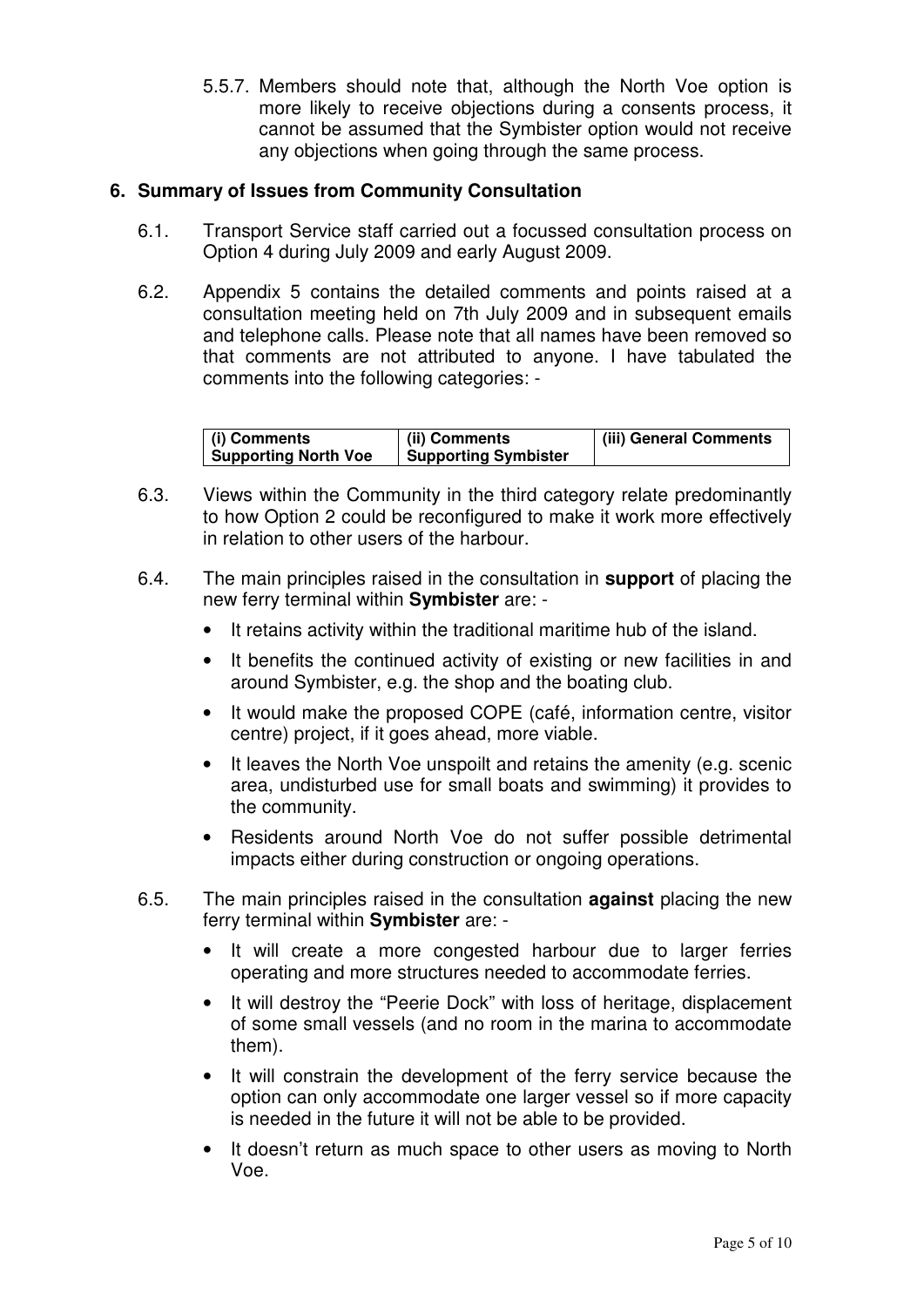- 6.6. The main principles raised in the consultation in **support** of placing the new ferry terminal within **North Voe** are: -
	- It releases space in Symbister for expansion for other users (white fish fleet, marina users, etc.).
	- It allows growth/ expansion of the ferry service when needed in the future.
	- It does not prevent the "Peerie Dock" from being restored in the future.
- 6.7. The main principles raised in the consultation **against** placing the new ferry terminal within **North Voe** are: -
	- It creates two harbours which will cost more to maintain and run.
	- It takes activity and people away from Symbister and reduces its value as a hub in the island.
	- There will be greater environmental and social impacts, particularly during construction.
	- The facility will be redundant if Whalsay gets a fixed link.
	- Concerns about road safety due to traffic to/ from ferry and children walking to school.

# **7. The Key Points and New Issues from Consultation**

- 7.1. The majority of the issues raised in the latest round of consultation were raised and considered in the appraisal during the STAG study. However, it can be said that some points were made by more people and made more strongly than previously and they relate predominantly to development of the North Voe. They are: -
	- Impact on the environment
	- Loss of amenity
	- Road safety
	- The splitting of the hub of activity that Symbister currently is
	- Visual and noise impacts on neighbours of the proposal.
- 7.2. The most significant point in the current consultation that is new compared to the STAG consultation is that the proposed COPE development of a café/ visitor centre/ information point would benefit significantly from the retention of the ferry service in Symbister.
- 7.2.1. It is a fundamental point in the feasibility study that the proposed facility will benefit from the passing trade related to the ferry terminal in Symbister. Therefore it is a plausible argument that the COPE project would be less attractive if the terminal and the associated ferry traffic and visitors were not adjacent to the COPE development.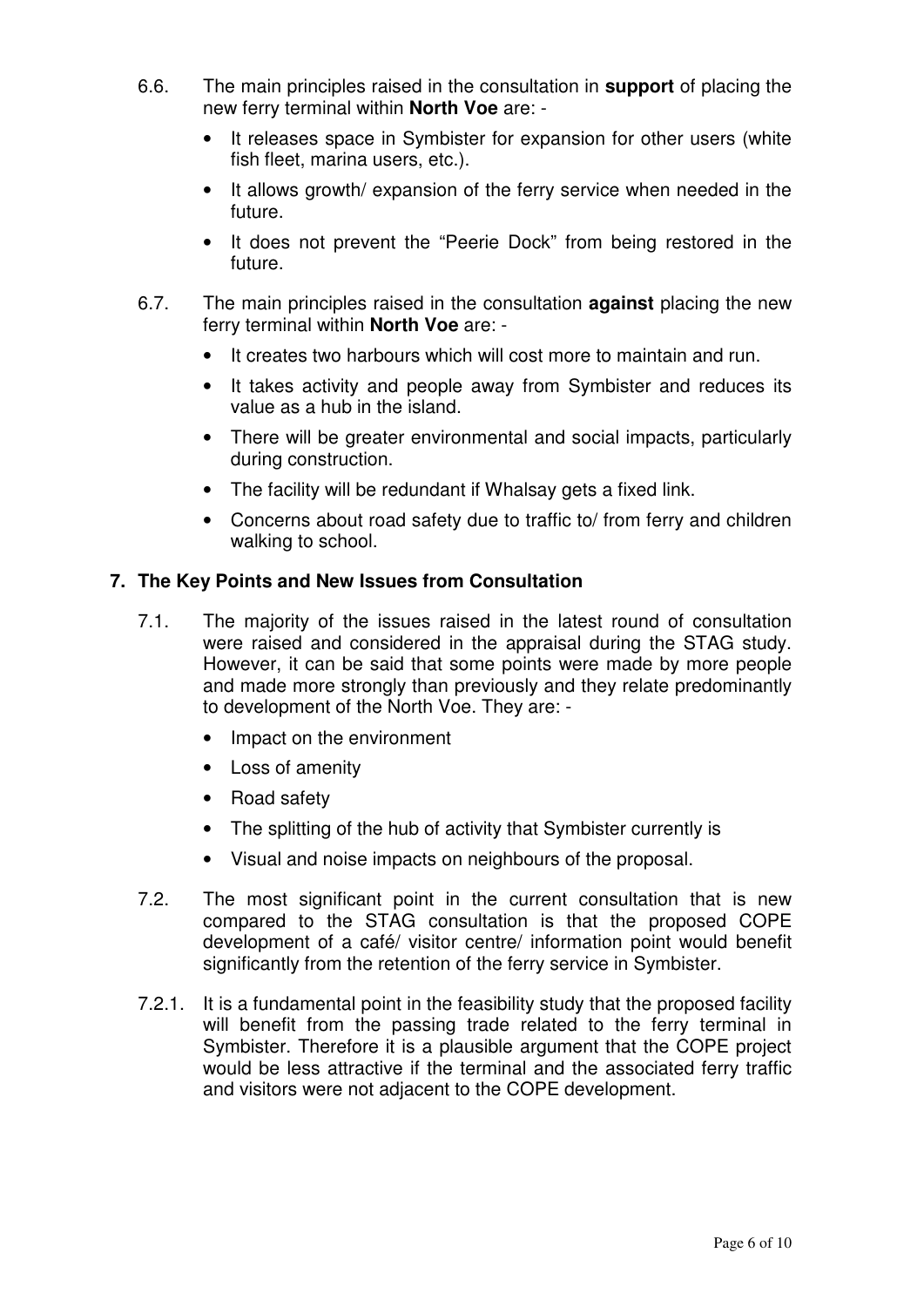# **8. Conclusions**

- 8.1. In order to draw meaningful conclusions it is helpful to remind ourselves of the objectives that options were appraised against in the original STAG appraisal. These were: -
	- To deliver a solution that is affordable (for funding bodies);
	- To deliver a solution that is operationally sustainable;
	- To at least maintain the current level of accessibility to the island;
	- To reduce the conflict between ferry and other harbour users;
	- To better match supply and demand; and
	- To ensure the socio-economic characteristics of the island are not constrained.
- 8.2. The original STAG study concluded that Option 4 was the best fit in terms of meeting these objectives.
- 8.3. In the remainder of this section the report shall reflect on each of the perspectives that have been reviewed and conclude whether anything has changed so significantly that this conclusion should be changed.

#### 8.4. **Operational, Technical/ Construction, Planning Consents Perspectives**

8.4.1. Having reviewed the Operational, Technical/ Construction and Planning/ Consents aspects of the modified Option 2 compared to Option 4 it can be concluded from Section 5 of this report that the conclusions of the original STAG study remain unaltered (bearing in mind that the original STAG appraisal acknowledged that the consents process may not be entirely straight forward for either of the options).

# 8.5. **Community Perspective**

- 8.5.1. It can be seen from Appendix 5 that there are views in favour of and against each of the options which shows there is not an overall consensus within Whalsay with regard to which option should be implemented. This was recognised in the conclusions of the original STAG study.
- 8.5.2. Therefore, whatever the outcome, there is the potential that a sector of the community may not be satisfied with the Council's decision. The original STAG study reached the same conclusion.
- 8.5.3. From the views that have been expressed, when compared to the views expressed in the STAG consultation, there is little that was not expressed and therefore included in the appraisal carried out during the STAG process.
- 8.5.4. The most significant points in the current consultation that are "new" compared to the STAG consultation are: -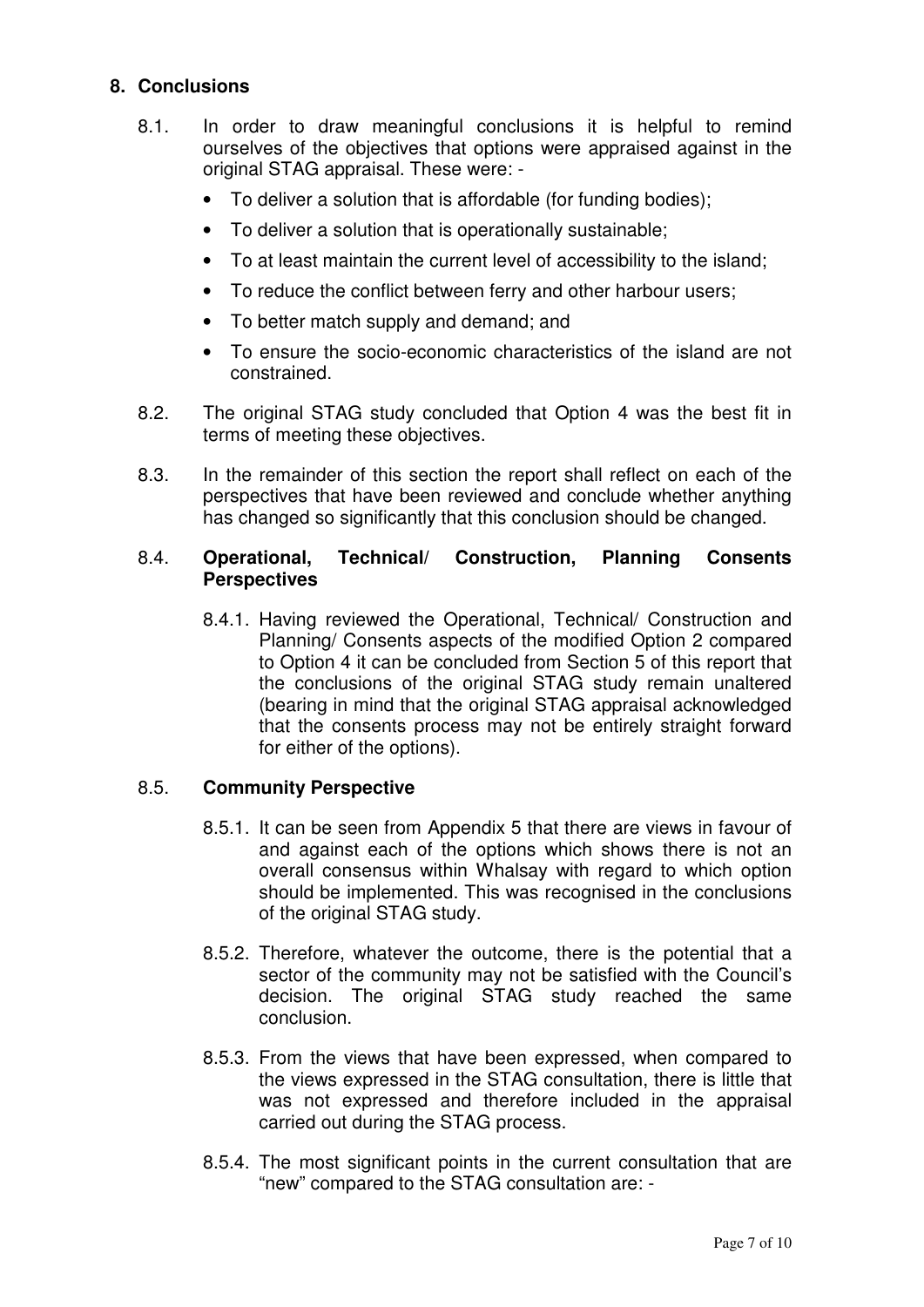- There have been more, and perhaps stronger, views expressed regarding the negative impacts on North Voe in terms of spoiling the environment, loss of amenity, road safety and visual/ noise impacts on neighbours of the proposal.
- The COPE development of a café/ visitor centre/ information point would benefit significantly from the retention of the ferry service in Symbister. It is a plausible argument that the COPE project would be less attractive if the terminal and the associated traffic and visitors were taken away from Symbister.
- Symbister is seen as the hub of activity on the island and many feel that it would diminish the hub status by moving ferry operations to North Voe.
- 8.5.5. It would appear, when comparing the views expressed now with those given during the STAG process, that a sector of the Community is willing to accept a greater level of compromise (e.g. congestion in the harbour, constraints on future development of the ferry service and constraints on operations in poor weather conditions) than was the case during the appraisal of options in the STAG study. However, it cannot be said that this reflects the view of the entire Community.
- 8.5.6. Looking at the Community perspective alone then, it may be reasonable to conclude that Option 2 (the provision of a new Ferry Terminal within the existing Symbister Harbour) may gain greater support from within the Community than was thought during the original STAG study.

# 8.6. **Summary of Conclusions**

- 8.6.1. Looking at matters from a purely operational and technical perspective then a review of Option 2 (a new terminal in Symbister) and the preferred option from the original STAG study, Option 4 (a new terminal in North Voe), confirms the conclusions of the original STAG study remain unaltered, i.e. Option 4 (a new terminal in North Voe) best fits with the objectives set.
- 8.6.2. The issues raised in the latest consultation exercise are similar to many of the matters raised during the original STAG study, albeit they are perhaps made more strongly by more people, and two significant new points relating to the COPE project and concerns about splitting the hub of activity in the island.
- 8.7. It is my view that these matters are important and will add strength to any objections to the development of a terminal in North Voe. However, it is my view that ultimately, although the process may be more complex and time consuming, the project would be successful in obtaining the required consents.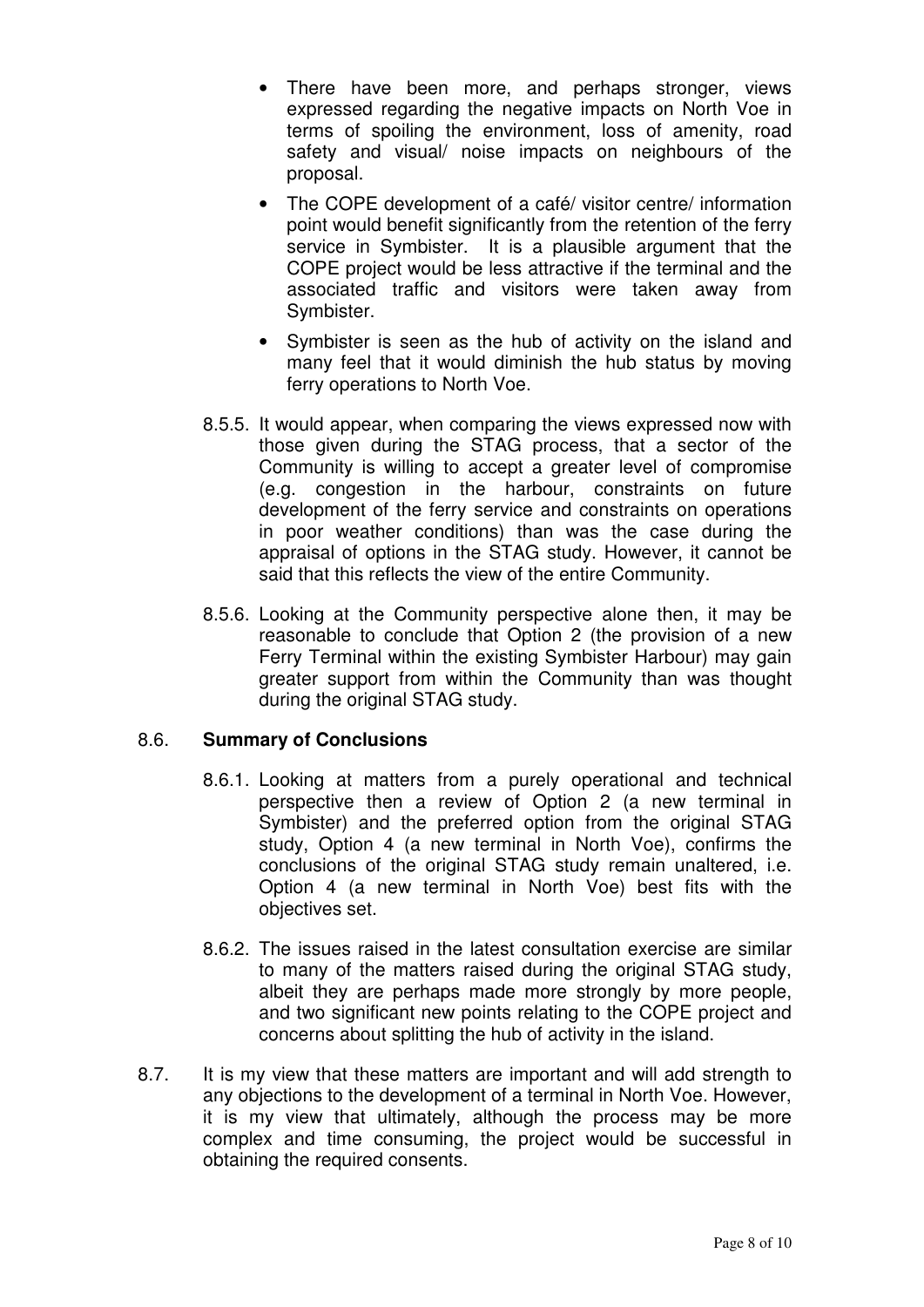# **9. Courses of Action Available to the Committee**

9.1. The Committee has two courses of action available to it.

# 9.2. **Course of Action 1**

- 9.2.1. The Committee maintains its position in terms of its decision of 10 June 2008 (min. ref. 44/08) detailed in section 3.1 of this report that the terminal should be built in North Voe, on the basis that a review of the matters raised in recent consultation and a review of operational, technical and planning perspectives confirm that the conclusions reached in the original STAG study remain valid.
- 9.2.2. In adopting this position the Committee would respectfully recognise that a proportion of the Whalsay Community may be opposed to the development of a new terminal in North Voe for reasons described in sections 6 and 7 of this report.

# 9.3. **Course of Action 2**

- 9.3.1. If the Committee feels that the views that have come out of the most recent consultation are of such significance that the location of the terminal on Whalsay should be within Symbister Harbour rather than North Voe, then it could recommend to the Council that it changes its policy for the transport link to Whalsay  $to: -$ 
	- Retention and maintenance of MV 'Linga'
	- Introduction of one larger-sized ferry vessel (31 vehicle capacity)
	- Upgrading of Laxo ferry terminal to accommodate largersized ferries
	- Construction of a new ferry terminal within Symbister Harbour
	- Upgrade of Vidlin to remain as diversionary port capable of accommodating the larger ferry and MV 'Linga'.
- 9.3.2. When considering this course of action the Committee should bear in mind the risks discussed in section 5 and Appendices 2 and 3 of this report.
- 9.3.3. The Committee should also bear in mind that this course of action would not deliver as effectively as the North Voe option against the original STAG objectives detailed in section 8.1 of this report.

# **10. Financial Implications**

10.1. As each of the options has been further developed designs refined to better meet operational needs it has been possible to bring cost